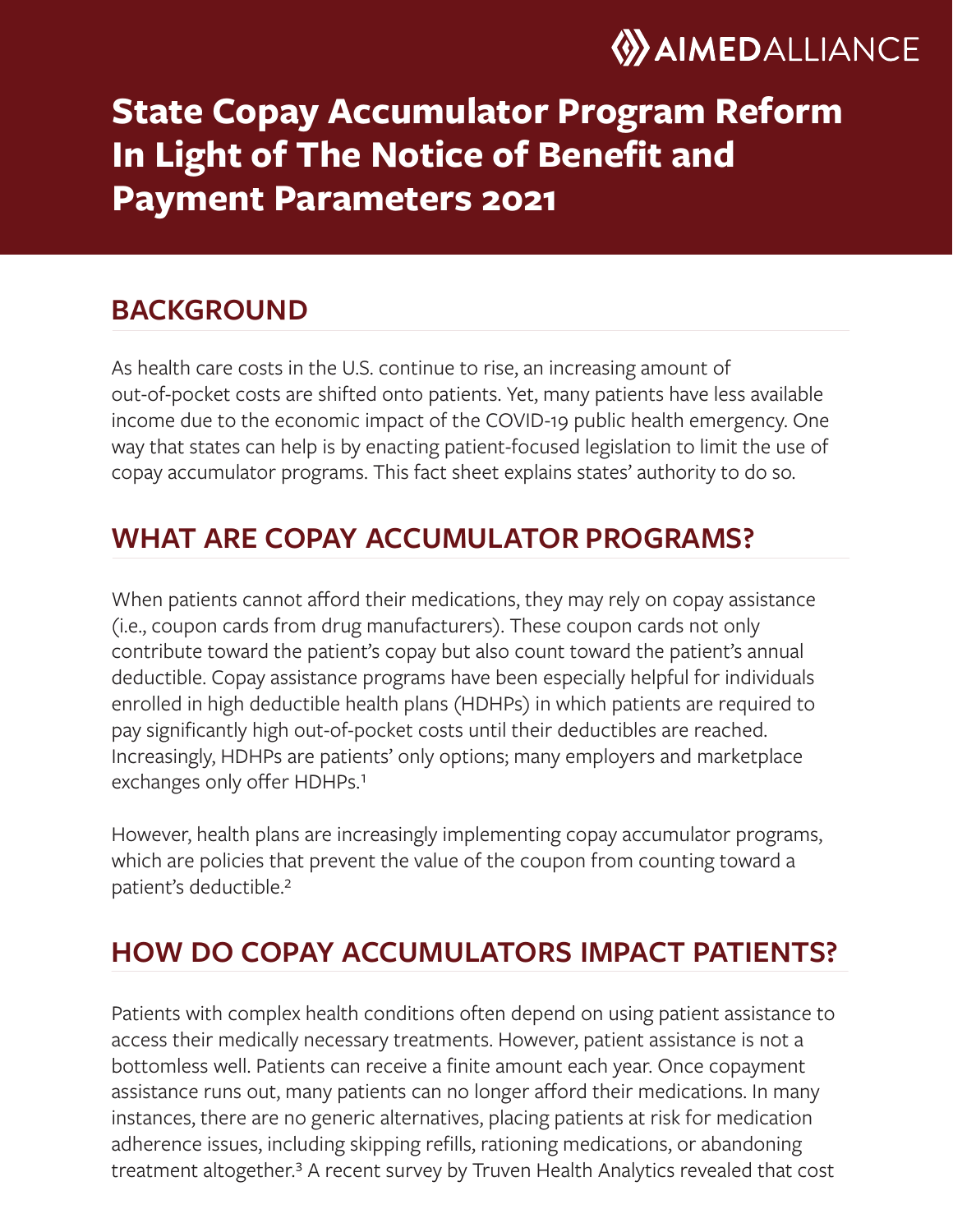is the biggest barrier to medication adherence. Nonadherent patients can face disease progression or relapse, and increased health care utilization (e.g., more visits to the doctor and hospitalization).<sup>4</sup> These adverse health consequences and increased financial strain add stress and anxiety to the lives of people who are already vulnerable.

# **WHY ARE COPAY ACCUMULATORS USED?**

Insurers use copay accumulators to collect the value of the financial assistance and extend the time that patients are in the deductible phase of their health plan. The longer patients remain in the deductible phase of the health plan, the more money that the health plan makes.

Health plans argue that they use copay accumulators to steer patients to lower cost, generic medications. However, health plans already use other benefit utilization management policies to achieve this goal. Insurers typically require patients to first try and fail on less costly alternatives (i.e., step therapy) or seek the insurer's advance approval based on their individualized needs (i.e., prior authorization) before they can access more costly medications. Once patients overcome these hurdles, a copay accumulator program presents an additional, unnecessary barrier to access.

Additionally, many medications for which copay assistance is available do not have generic equivalents. In these instances, if a patient cannot access a brand medication, he or she generally has no other treatment option. Therefore, a more practical solution would be to only allow copay accumulator programs in instances where generic alternatives are available.

# **WHAT IS THE NOTICE OF BENEFIT AND PAYMENT PARAMETERS AND WHAT DID IT DO?**

#### **A. Notice of Benefit and Payment Parameters**

Each year, the U.S. Department of Health and Humans Services (HHS) issues the Notice of Benefit and Payment Parameter (NBPP), which governs how health insurers implement health plans, including both marketplace exchange plans and Employee Retirement Income Security Act (ERISA) plans.

#### **B. NBPP 2020**

On April 25, 2019, HHS finalized the NBPP 2020. NBPP 2020 would have only allowed health plans to implement copay accumulators when both a brand and generic medication were available. The rule was intended to steer patients to less costly,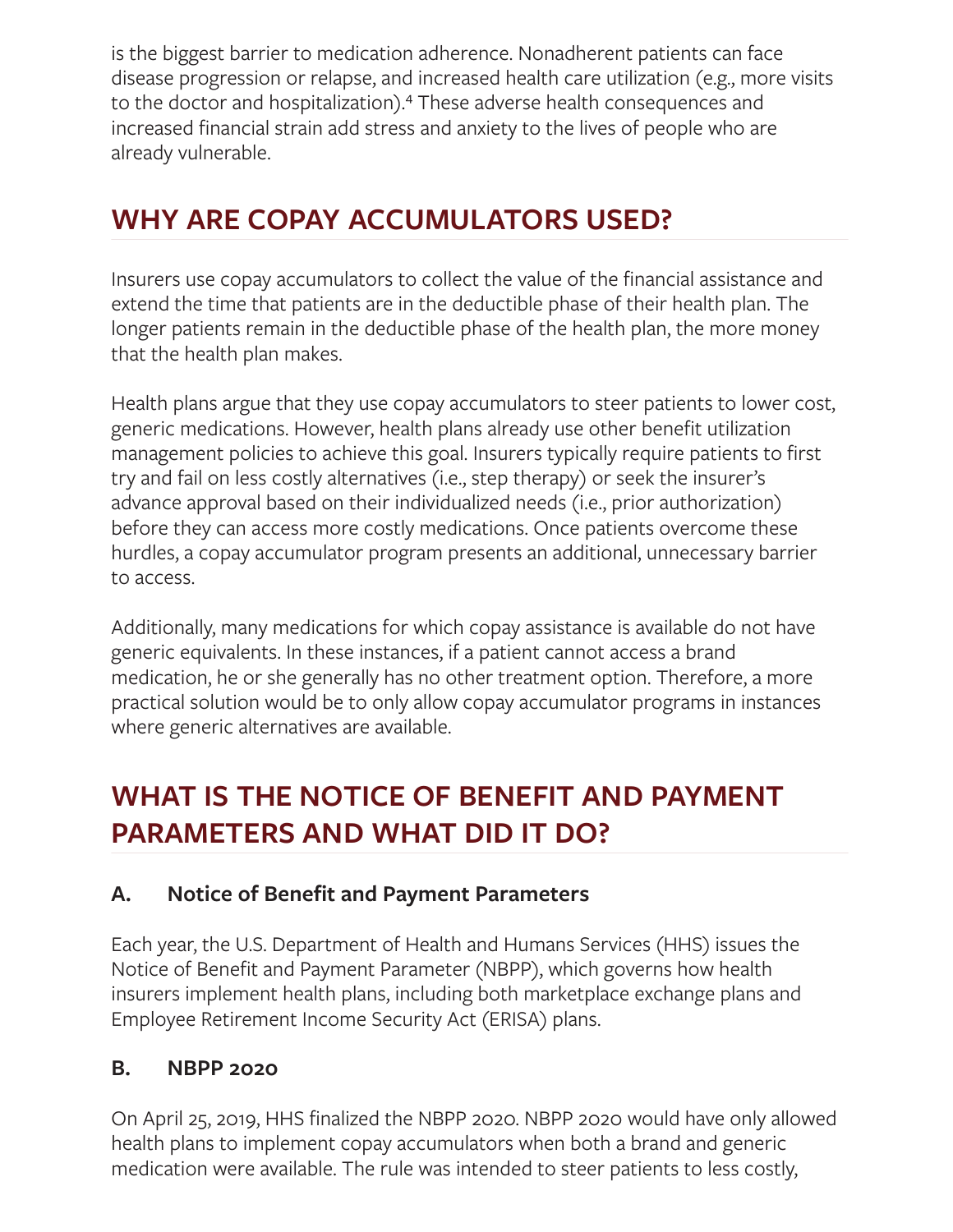generic medications when possible. This rule was a major win for patients with chronic, rare, and debilitating diseases who do not have access to alternative, less costly medications. While it created appropriate cost-saving incentives, it also inherently prohibited copay accumulators in instances in which generic alternatives were not available.

#### **C. FAQ & IRS Bulletin No. 2004-50, Q&A-9**

On August 26, 2019, HHS, Department of Labor (DOL), and Department of Treasury issued an FAQ document, announcing that they would not enforce NBPP 2020 because of a perceived conflict with an Internal Revenue Service (IRS) Bulletin from 2004 that governs HDHPs with accompanying health savings accounts (HSAs). In actuality:

- NBPP 2020 and the Bulletin *do not conflict because the agencies misinterpreted the Bulletin* (the agencies conflated third-party discount cards with pharmaceutical manufacturers' copay coupons; see the attached comment for more details); and
- NBPP 2020 and the Bulletin *cannot conflict because the NBPP is legally binding, whereas the Bulletin is not*. (NBPP 2020 went through the formal notice-and-comment rulemaking process whereas the Bulletin is a guidance document that did not.)

#### **D. NBPP 2021**

On May 17, 2020, HHS finalized the *NBPP 2021*. In the *NBPP 2021*, HHS revoked NBPP 2020's copay accumulator protections. Instead, NBPP 2021 explicitly allows health plans to implement copay accumulators in all instances, regardless of whether a generic equivalent is available. HHS used the faulty FAQ as support for this proposed change.

# **MAY STATES ENACT THEIR OWN LEGISLATION ADDRESSING COPAY ACCUMULATORS?**

Yes. States may enact their own laws governing copay accumulators, including laws that offer strong patient protections. NBPP 2021 does not preempt state laws that govern the use of copay accumulator programs in state-regulated health plans. Specifically, HHS stated in the Federal Register notice accompanying the NBPP 2021 that states may: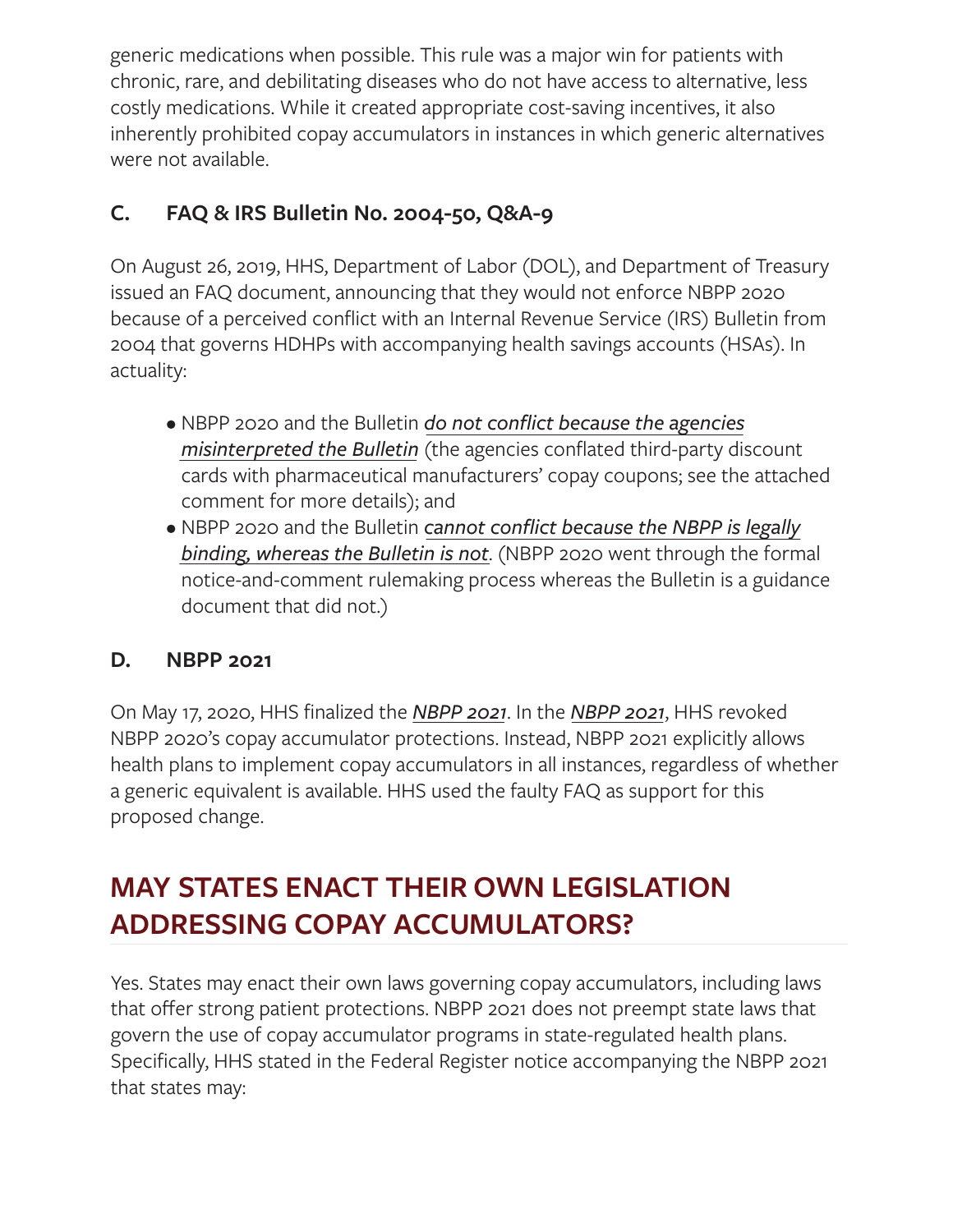[R]equire direct drug manufacturer support amounts to be counted by health insurance issuers towards the annual limitation on cost sharing. To the extent states want to require health insurance issuers to count direct drug manufacturer support amounts towards the annual limitation on cost sharing, they can do so when such action would be consistent with other applicable laws and rules (for example, federal non-discrimination requirements).<sup>5</sup>

State laws also will not conflict with the IRS Bulletin. As noted, the Bulletin is not legally binding and does not implicate pharmaceutical copay assistance programs.

# **SHOULD STATES ENACT THEIR OWN LEGISLATION LIMITING THE USE OF COPAY ACCUMULATOR PROGRAMS?**

Yes. State legislation is a vital patient protection given the lack of federal protections. Last year's rule, NBPP 2020, was crafted to incentivize patients to use lower cost medications only when such medications were available. It was developed to strike a balance between the interests of health plans and pharmaceutical manufacturers without unreasonably penalizing patients for relying on financial assistance. In contrast, NBPP 2021 limits patients' access to medications even when there are no cheaper alternatives available, putting their health at risk and potentially increasing costs to the health system.

Millions of American across the country rely on cost-sharing assistance to afford their medications. Such assistance is only helpful if it can be counted toward patients' deductibles or maximum out-out-pockets limits. This is especially problematic during the COVID-19 pandemic when unemployment rates are dramatically increasing every week, and individuals are struggling more than ever to afford their medications. According to data from May 2020, the national unemployment rate has increased to 14.7 percent, the highest it has been since the Great Depression,<sup>6</sup> and a large majority of states are experiencing their own historically high rates.<sup>7</sup> Many of these individuals may now rely on marketplace exchange plans with high out-of-pocket costs. Without protections, such as legislation to restrict the use of copay accumulator programs, many patients will be unable to afford their medications.

### **HOW CAN YOU HELP?**

You can call on your state legislators and ask them to introduce or pass state legislation that limits the use of copay accumulator programs. For a list of states that have already enacted such laws, click [here](https://aimedalliance.org/copay-accumulators-enacted-laws/). For a list of states that have introduced legislation, click [here](https://aimedalliance.org/copay-accumulators-active-legislation/).